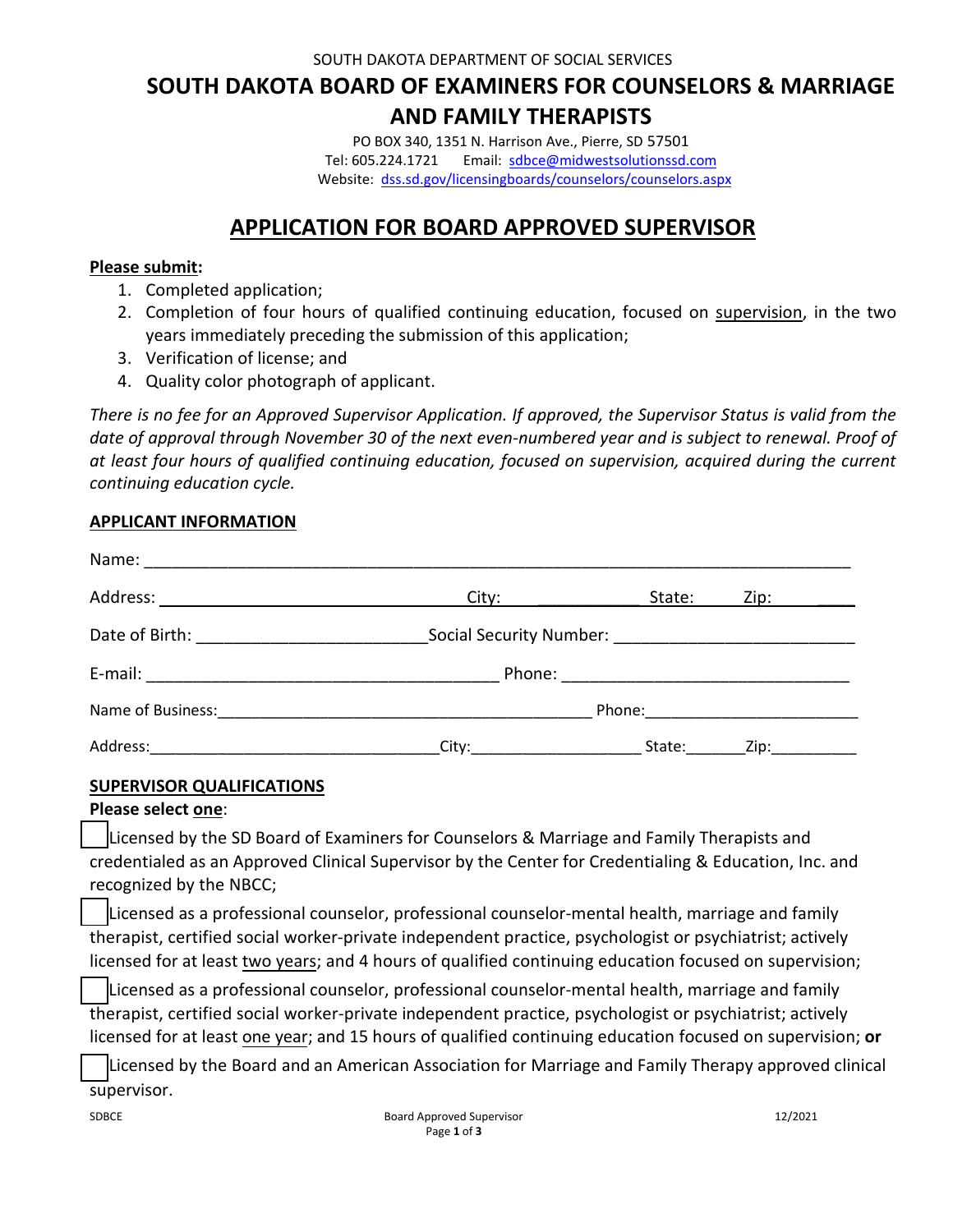#### **LICENSE INFORMATION AND VERIFICATION**

Please denote the current license(s) you hold and attach a copy of your current license(s):

| <b>License Type</b> | <b>License Number</b> | <b>Original Issue Date</b> | <b>Valid Through Date</b> |
|---------------------|-----------------------|----------------------------|---------------------------|
| <b>LPC</b>          |                       |                            |                           |
| LPC-MH              |                       |                            |                           |
| <b>LMFT</b>         |                       |                            |                           |
| Psychologist        |                       |                            |                           |
| Psychiatrist        |                       |                            |                           |
| <b>CSW-PIP</b>      |                       |                            |                           |

#### **TRAINING REQUIREMENTS**

At least four hours of training in supervision is required, please list the training you have completed within the past two years.

| Date | Type<br>(Supervision) | <b>Course Title</b> | <b>Course</b><br>Sponsor | <b>Course</b><br>No. | <b>Hours</b> |
|------|-----------------------|---------------------|--------------------------|----------------------|--------------|
|      |                       |                     |                          |                      |              |
|      |                       |                     |                          |                      |              |

#### **LEGAL QUESTIONS (***If you answer yes to any question below, please provide a separate written explanation.)*

|  |  | $\Box$ YES $\Box$ NO Have you ever been convicted, pled no contest/nolo contender, pled guilty or |
|--|--|---------------------------------------------------------------------------------------------------|
|  |  | been granted a deferred judgment or suspended imposition of sentence or had prosecution           |
|  |  | deferred with respect to a felony?                                                                |

|  |  | $\Box$ YES $\Box$ NO Have you ever been convicted, pled no contest/nolo contender, pled guilty to, |
|--|--|----------------------------------------------------------------------------------------------------|
|  |  | or been granted a deferred judgement or suspended imposition of sentence, or had prosecution       |
|  |  | deferred with respect to a misdemeanor other than a class 2 traffic offense?                       |

YES  $\Box$  NO Have you been disciplined with a reprimand, censure, suspension, temporary suspension, probation, revocation, or refusal to renew a professional license in any state?

 $\blacksquare$ 

 $\blacksquare$ 

п ┑  $\Box$ 

 $\blacksquare$ 

 $\overline{N}$   $\overline{N}$  Are you \$1,000 or more behind in child support payments?

#### **ACKNOWLEDGEMENT OF SUPERVISOR RESPONSIBILITIES**

Acknowledge the following statements by marking the appropriate answer to each statement.

1)  $\Box$  Yes  $\Box$  No I agree to serve as a Board Approved Supervisor.